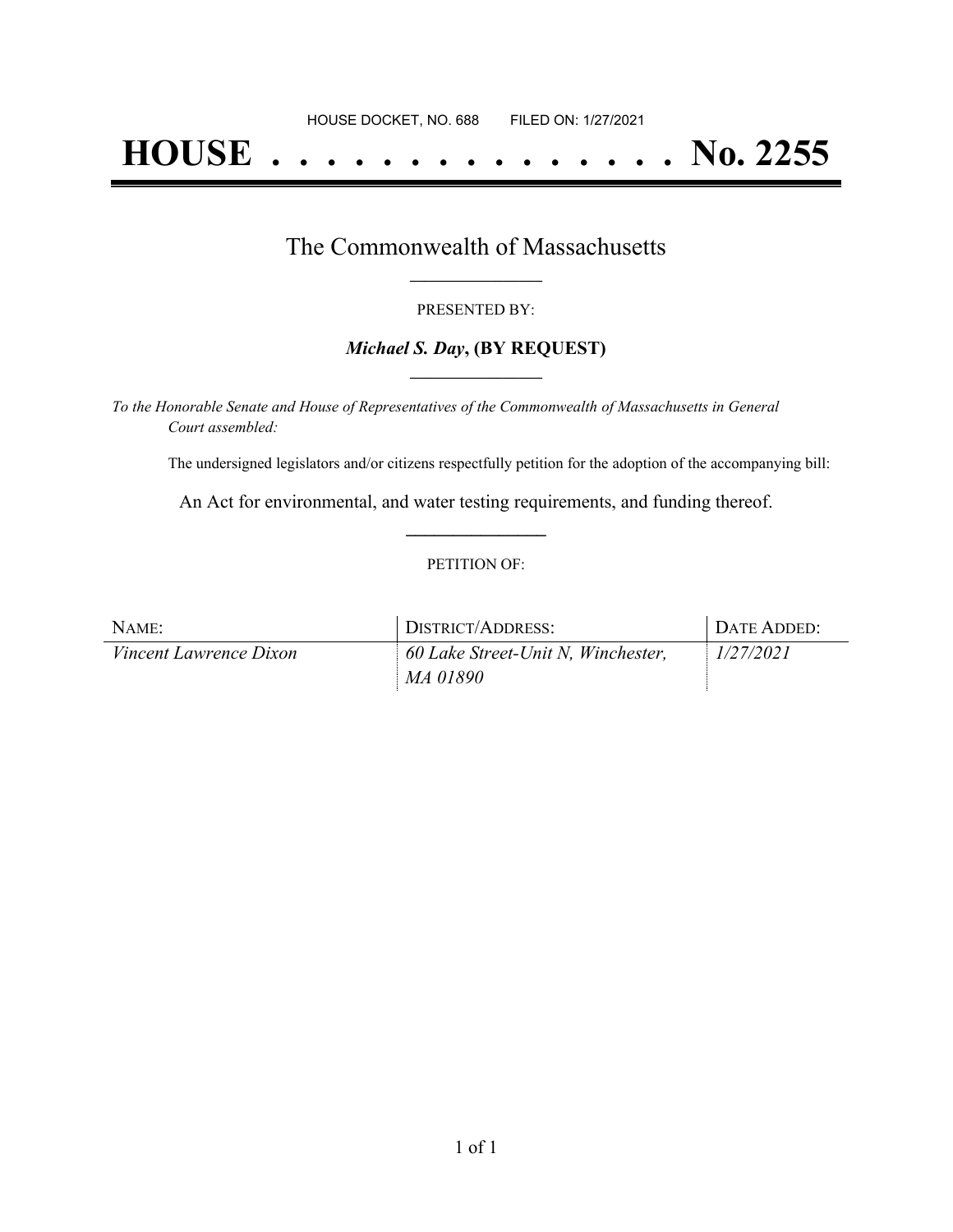## **HOUSE . . . . . . . . . . . . . . . No. 2255**

By Mr. Day of Stoneham (by request), a petition (accompanied by bill, House, No. 2255) of Vincent Lawrence Dixon relative to environmental and water testing requirements. Public Health.

### [SIMILAR MATTER FILED IN PREVIOUS SESSION SEE HOUSE, NO. *3494* OF 2019-2020.]

## The Commonwealth of Massachusetts

**In the One Hundred and Ninety-Second General Court (2021-2022) \_\_\_\_\_\_\_\_\_\_\_\_\_\_\_**

**\_\_\_\_\_\_\_\_\_\_\_\_\_\_\_**

An Act for environmental, and water testing requirements, and funding thereof.

Be it enacted by the Senate and House of Representatives in General Court assembled, and by the authority *of the same, as follows:*

- 1 SECTION 1. The Massachusetts General Laws are hereby amended by inserting the
- 2 following new chapter:

| 3              | An Act for environmental, and water testing requirements, and funding thereof.                        |
|----------------|-------------------------------------------------------------------------------------------------------|
| $\overline{4}$ | 1.) It being important for the public health, and safety, various environmental, and water            |
| 5              | testing requirements, have been developed, by statute, regulatory actions, and various                |
| 6              | circumstances. Challenged public revenues, and circumstances, from time to time, mean that            |
| 7              | testing is delayed, even when it is having effect on individuals, businesses, or organizations. It is |
| 8              | in the interests of such circumstances, to encourage, and further enable, needed actions, and that    |
| 9              | is the purpose of this legislation.                                                                   |